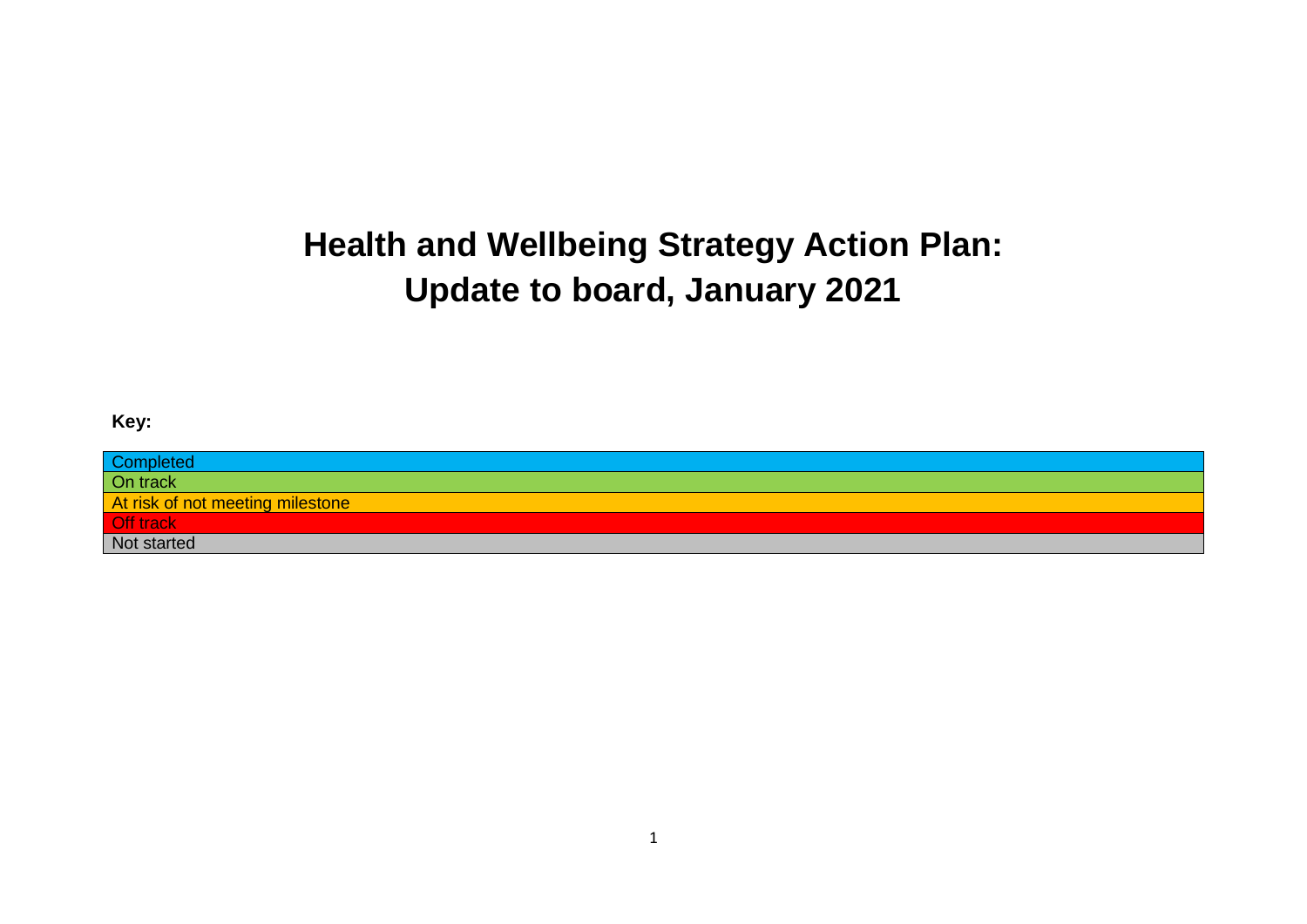## **Aim 1: All children get the best start in life and go on to achieve their full potential**

Board sponsors: Suzanne Joyner, Strategic Director of Children and Young People's Services, Rotherham Metropolitan Borough Council and Dr Jason Page, Vice Chair, Rotherham Clinical Commissioning Group

| <b>Priority</b>                                                                  | #   | <b>Milestones</b>                                                                                                                      | <b>Timescale</b>   |             | Lead(s)     | <b>BRAG</b>                                                        | <b>Progress update</b> |                                                                                                                                                                                                                                                                                                                                 |
|----------------------------------------------------------------------------------|-----|----------------------------------------------------------------------------------------------------------------------------------------|--------------------|-------------|-------------|--------------------------------------------------------------------|------------------------|---------------------------------------------------------------------------------------------------------------------------------------------------------------------------------------------------------------------------------------------------------------------------------------------------------------------------------|
|                                                                                  |     |                                                                                                                                        | Nov-<br><b>Dec</b> | Jan-<br>Mar | Apr-<br>Jun |                                                                    | rating                 |                                                                                                                                                                                                                                                                                                                                 |
| Develop our<br>strategy for a<br>positive first<br>1001 days.                    | 1.1 | Engage with the ICS regarding<br>maternity transformation plans<br>and take forward local<br>implementation.                           |                    |             |             | Sarah Petty,<br>Head of<br>Midwifery,<br><b>TRFT</b>               |                        | <b>TRFT</b> continue to work towards<br>achieving Continuity of carer,<br>currently achieving >35% point<br>prevalence. Work is ongoing<br>with LMS for the plan for<br>including BAME communities<br>and those with vulnerabilities.<br>TRFT is engaged in all MTP<br>workstreams.                                             |
|                                                                                  | 1.2 | Explore realigning<br>commissioning pathways and<br>commissioning arrangements<br>in relation to 0-19 services.                        |                    |             |             | Anne<br>Charlesworth,<br>Commissionin<br>g Manager,<br><b>RMBC</b> |                        | Work continues to take place<br>between public health, adults<br>and children's services to assess<br>the requirements for 0-19<br>services and the work is on<br>track.                                                                                                                                                        |
| Support<br>positive<br>mental health<br>for all children<br>and young<br>people. | 1.3 | Monitor the impact of the<br>trailblazer in pilot schools and<br>prepare to submit a bid to<br>future waves when they are<br>released. |                    |             |             | Jenny Lingrell                                                     |                        | The July-Sept quarterly report<br>from With Me In Mind<br>demonstrates positive outcomes<br>in terms of child and staff<br>wellbeing, although numbers<br>remain low due to school<br>closures and school holidays.<br>Since children returned to school<br>in September, pilot schools are<br>reporting a significant positive |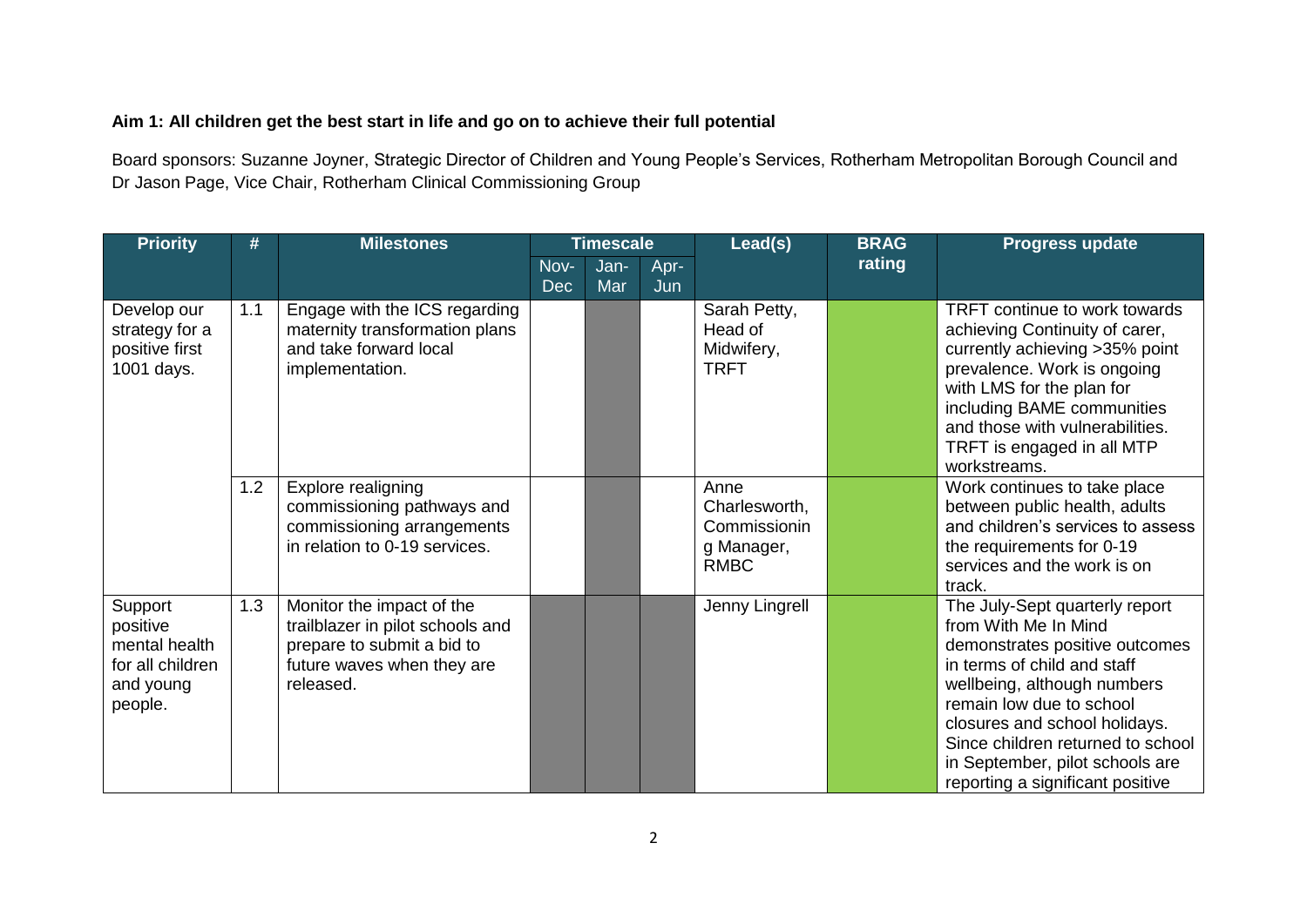|                                                                     |     |                                                                                                                                                                                                             |  |                                                          | impact from having Mental<br>Health Support Teams in their<br>settings.<br>The opportunity to bid for a<br>future wave has not yet been<br>made available by NHSE.                                                                                                                                                                                                                                                                                                                              |
|---------------------------------------------------------------------|-----|-------------------------------------------------------------------------------------------------------------------------------------------------------------------------------------------------------------|--|----------------------------------------------------------|-------------------------------------------------------------------------------------------------------------------------------------------------------------------------------------------------------------------------------------------------------------------------------------------------------------------------------------------------------------------------------------------------------------------------------------------------------------------------------------------------|
|                                                                     | 1.4 | Continue to monitor the impact<br>of COVID-19 on children and<br>young people through a series<br>of mental health surveys (first<br>survey July 2020, second<br>survey October 2020, third<br>survey TBC.) |  | Jenny Lingrell/<br><b>Ruth Fletcher-</b><br><b>Brown</b> | The second survey ran between<br>1st October and 26th October.<br>4,203 young people participated<br>in the October survey. This is a<br>35% increase from the 2,737<br>that participated in June 2020.<br>The findings have been shared<br>with the individual schools for<br>their action. The findings have<br>also been shared with CYPS<br><b>DLT</b> and the Public Mental<br>Health and Wellbeing COVID<br>Group for them to identify any<br>actions to address key areas of<br>concern. |
|                                                                     | 1.5 | Roll out DFE Wellbeing for<br>Education Return programme,<br>responding to the findings of<br>the mental health survey.                                                                                     |  | Jenny Lingrell                                           | This has been rolled out across<br>schools during the autumn<br>terms. 141 participants have<br>attended and then cascaded<br>learning onwards in their school.<br>A recorded version of the<br>training will be made available.                                                                                                                                                                                                                                                                |
| Support<br>children and<br>young people<br>to achieve<br>their full | 1.6 | Ensure that children reach a<br>good stage of development<br>across core subject areas as<br>part of educational attainment<br>measures.                                                                    |  | <b>Nathan Heath</b>                                      | All schools are continuing to<br>support the return to school as<br>part of the Covid-19 pandemic,<br>the challenges in relation to self-<br>isolation periods and                                                                                                                                                                                                                                                                                                                              |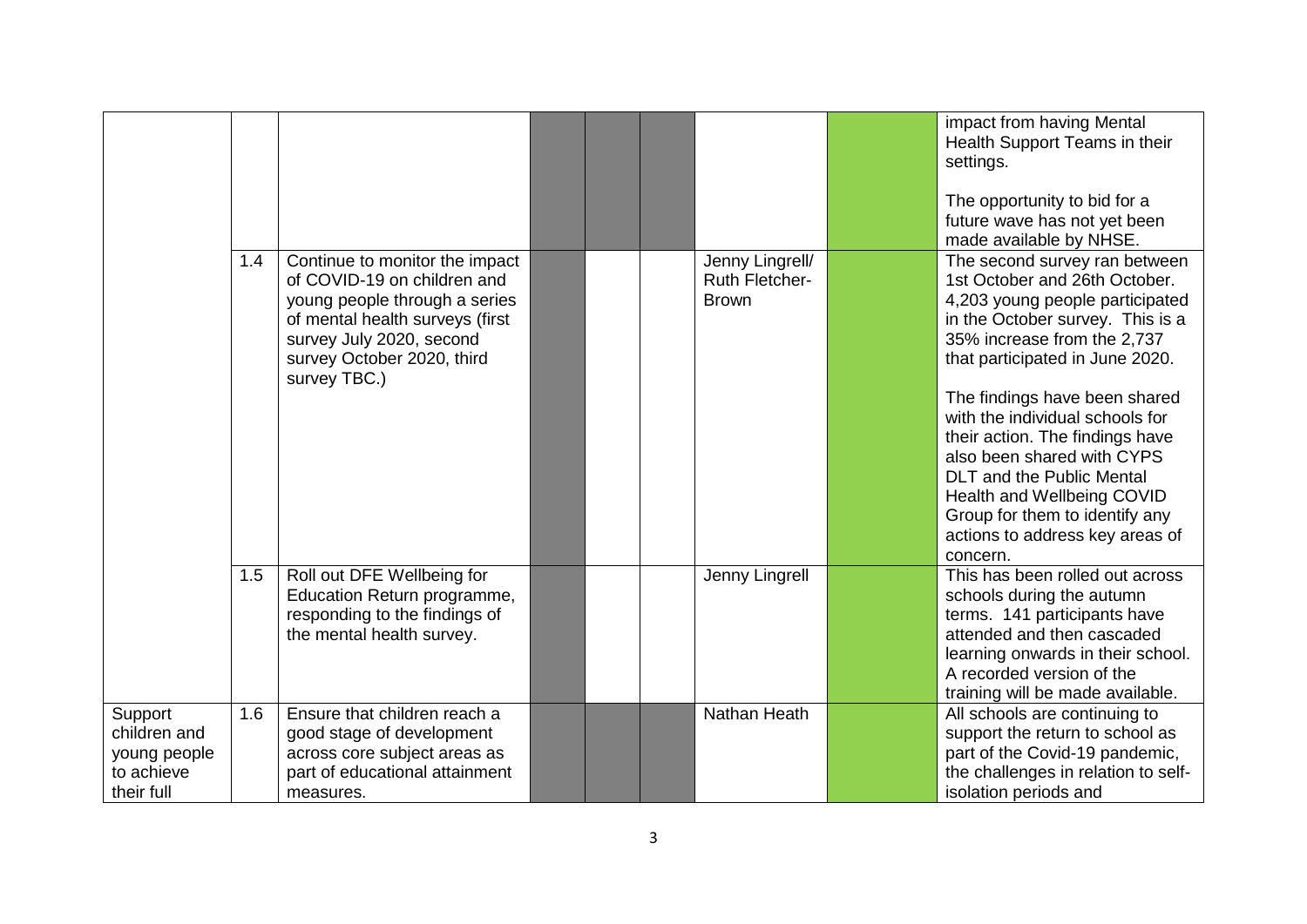| potential. |     |                                                                                                                                                                 |  |              | staff/student absence is having a<br>direct impact on educational<br>outcomes. The DFE have<br>supported the adjustment of the<br>attainment benchmarks across<br>several areas although impact<br>on education remain a clear<br>concern aligned to the impact of<br>the Covid-19 pandemic.                                                                                                                                                                                                                                                                            |
|------------|-----|-----------------------------------------------------------------------------------------------------------------------------------------------------------------|--|--------------|-------------------------------------------------------------------------------------------------------------------------------------------------------------------------------------------------------------------------------------------------------------------------------------------------------------------------------------------------------------------------------------------------------------------------------------------------------------------------------------------------------------------------------------------------------------------------|
|            | 1.7 | Ensure that children continue<br>to consistently attend<br>education across this<br>academic year.                                                              |  | Nathan Heath | Impact of the Covid-19,<br>confirmed cases and periods of<br>self-isolation on student is<br>having direct impact on school<br>attendance across the autumn<br>term in Rotherham. This remains<br>a key area of impact on<br>student's attainment and<br>educational engagement.                                                                                                                                                                                                                                                                                        |
|            | 1.8 | Develop a supportive network<br>for elective home education,<br>with a focus on ensuring<br>support is in place for<br>vulnerable groups within this<br>cohort. |  | Nathan Heath | Work has continued to address<br>the increment in EHE cases<br>across this half term including<br>direct work with Ofsted, DFE and<br>multi-agency partners.<br>Rotherham Parents Forum has<br>also looked at approaching DFE<br>to garner funding for supportive<br>work to collective parents' views<br>on the rationale to increased<br>Elective choices to home<br>educate. The EHE multi-agency<br>governance group has remained<br>a strong mechanism to make<br>sure a strong level of support is<br>available for students/families<br>who have elected to home |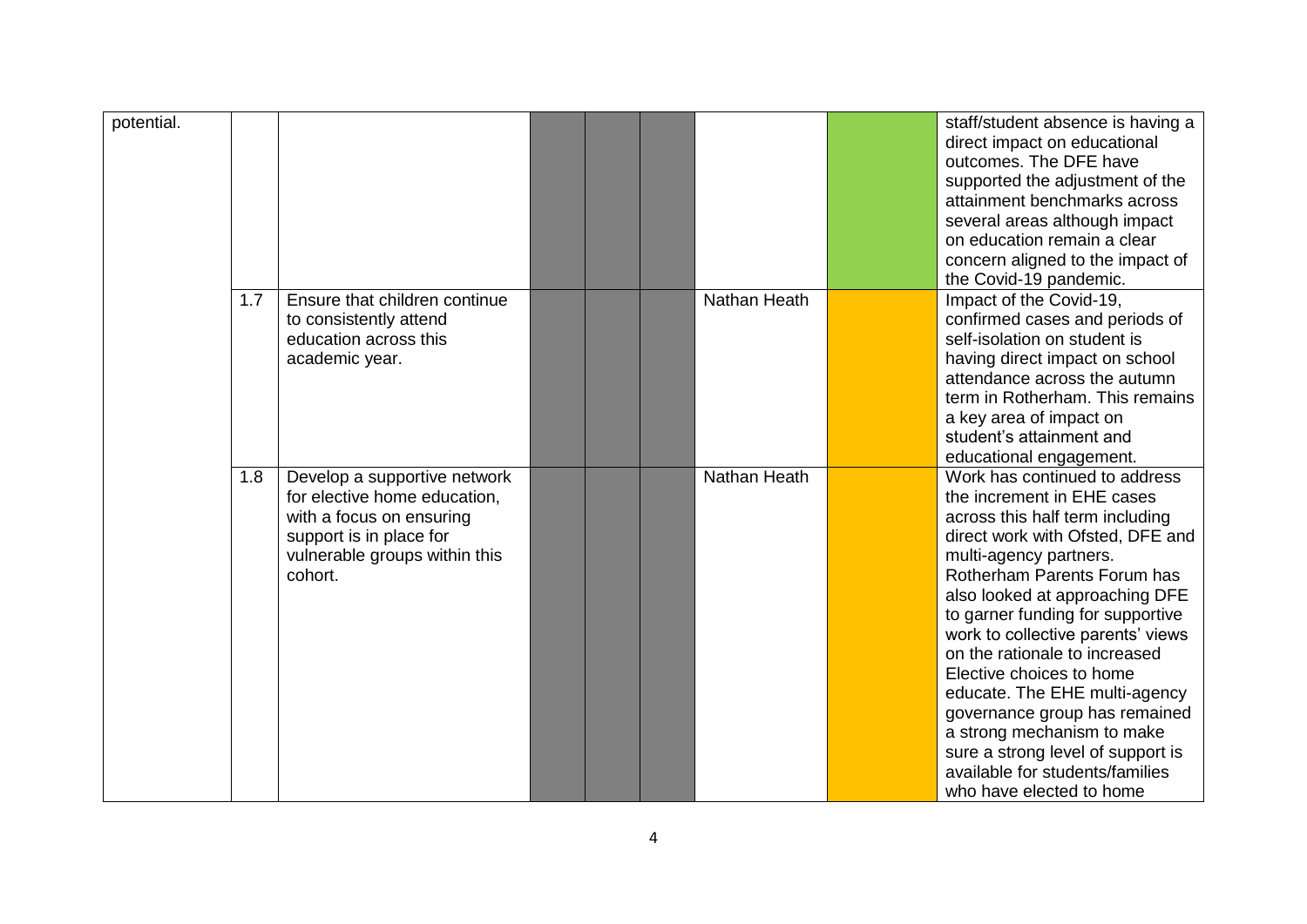|     |                                                                                                                                                  |  |                | educate.                                                                                                                                                             |
|-----|--------------------------------------------------------------------------------------------------------------------------------------------------|--|----------------|----------------------------------------------------------------------------------------------------------------------------------------------------------------------|
| 1.9 | Develop an understanding of<br>the impact of school closures<br>and intermittent school<br>attendance on children and<br>young people with SEND. |  | Jenny Lingrell | <b>SEND Strategic Board have</b><br>developed an outcomes<br>framework, monitored via a<br>performance dashboard. This<br>will be supplemented with case<br>studies. |
|     |                                                                                                                                                  |  |                | A risk assessment process is in<br>place to understand the impact<br>on individual children who are<br>not attending school.                                         |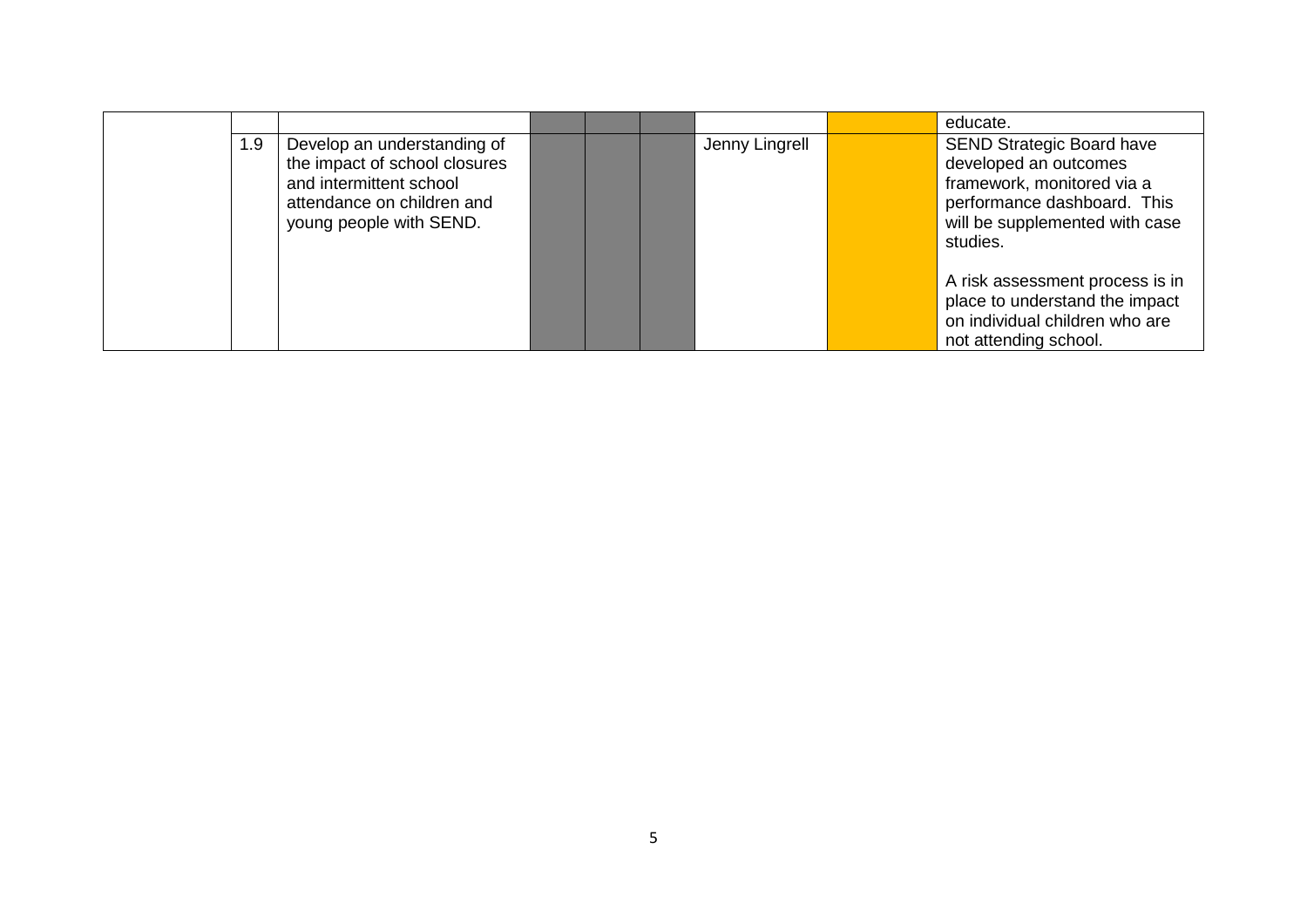## **Aim 2: All Rotherham people enjoy the best possible mental health and wellbeing and have a good quality of life**

Board Sponsor: Kathryn Singh, Chief Executive, Rotherham Doncaster and South Humber NHS Foundation Trust

| <b>Priority</b>                                                    | <b>Milestones</b><br><b>Timescale</b><br># |                                                                                                                                                                                      |                    | Lead(s)     | <b>BRAG</b> | <b>Progress update</b>                                                                                                                                                                                                                 |        |                                                                                                                                                                                                                                                                                                              |
|--------------------------------------------------------------------|--------------------------------------------|--------------------------------------------------------------------------------------------------------------------------------------------------------------------------------------|--------------------|-------------|-------------|----------------------------------------------------------------------------------------------------------------------------------------------------------------------------------------------------------------------------------------|--------|--------------------------------------------------------------------------------------------------------------------------------------------------------------------------------------------------------------------------------------------------------------------------------------------------------------|
|                                                                    |                                            |                                                                                                                                                                                      | Oct-<br><b>Dec</b> | Jan-<br>Mar | Apr-<br>Jun |                                                                                                                                                                                                                                        | rating |                                                                                                                                                                                                                                                                                                              |
| Deliver the<br><b>Better Mental</b><br>Health for All<br>Strategy. | 2.1                                        | Development and<br>implementation of the Public<br>Mental Health and Wellbeing<br>COVID action plan, ensuring<br>that vulnerable and at-risk<br>groups are reflected in the<br>plan. |                    |             |             | Ruth Fletcher-<br>Brown, Public<br>Health<br>Specialist,<br><b>RMBC</b>                                                                                                                                                                |        | An action plan has been<br>produced which addresses the<br>needs of children and young<br>people, older people and adults<br>who work, in addition to cross<br>cutting issues of bereavement<br>and loneliness. The Public<br>Mental Health and Wellbeing<br>COVID Group will oversee the<br>implementation. |
|                                                                    | 2.2                                        | Develop and deliver a<br>communications and<br>engagement plan to promote<br>better mental health.                                                                                   |                    |             |             | Gordon Laidlaw,<br>Head of<br>Communications<br>Rotherham CCG<br>and Rotherham<br><b>Integrated Care</b><br>Partnership<br>(ICP)<br>Diane Clarke,<br>Account<br>Manager<br>Adult Care,<br>Housing and<br>Public Health,<br><b>RMBC</b> |        | Regular meetings are held<br>between Comms Leads and<br><b>Public Health Lead for Mental</b><br>Health. Recent work includes<br>the promotion of Rotherhive and<br>a briefing paper for HWbB staff<br>on bereavement.                                                                                        |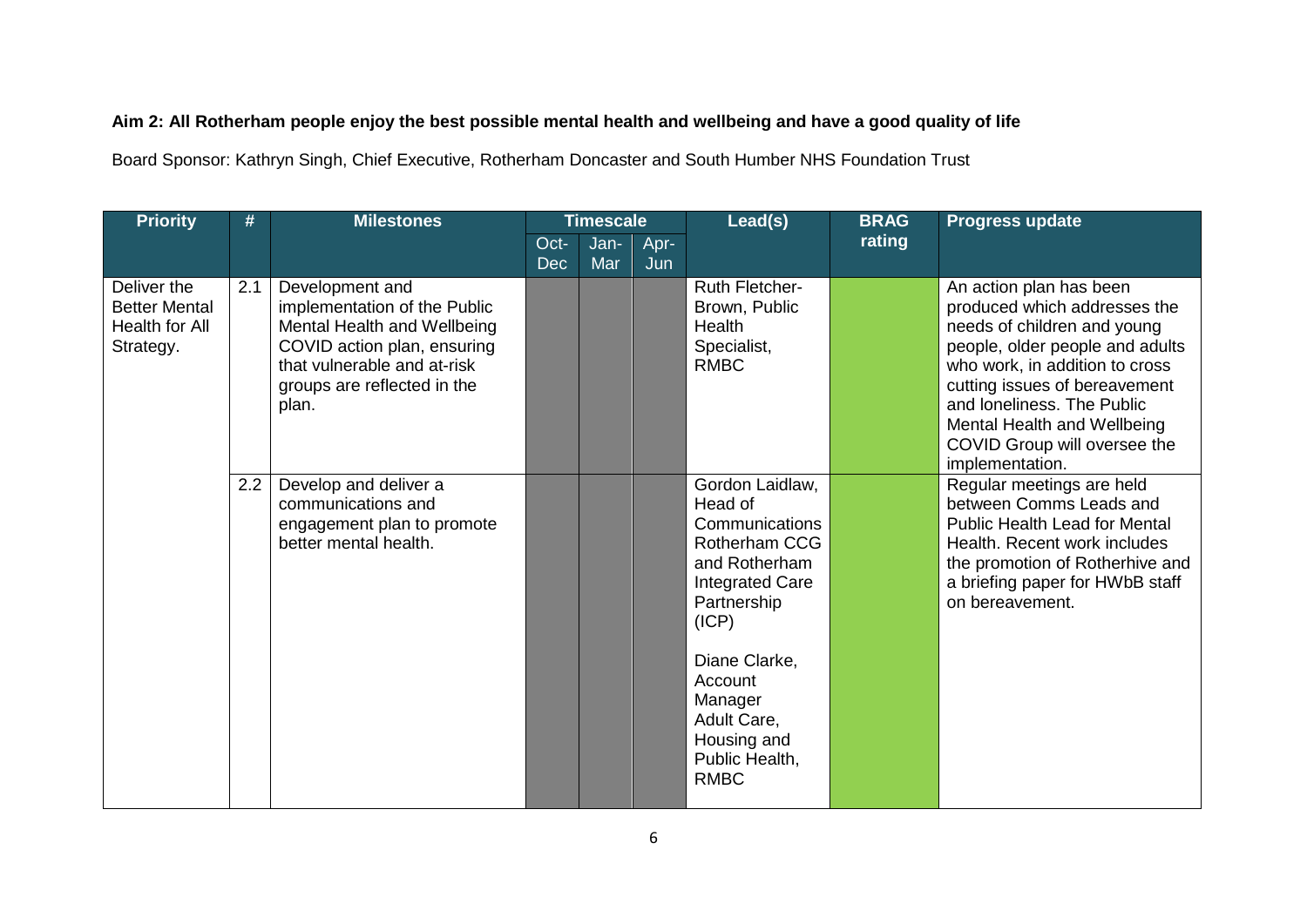| Deliver the<br>Rotherham<br>Suicide<br>Prevention<br>and Self-<br>Harm Action<br>Plan. | 2.3 | Review local action plan in line<br>with COVID-19 and emerging<br>risk groups. |  | Anne-Marie<br>Lubanski,<br>Strategic<br>Director, Adult<br>Care, Housing<br>and Public<br>Health, RMBC<br><b>Ruth Fletcher-</b><br>Brown, Public<br>Health<br>Specialist,<br><b>RMBC</b>        | A full review of the borough-<br>wide plan will take place with<br>partners early 2021 but any<br>gaps identified as a result of the<br>pandemic are currently being<br>included.<br>The Suicide Prevention<br>Operational Group which<br>reviews all suspected suicides<br>has updated its own action plan<br>considering the pandemic<br>reflecting risk factors and                                                                                                                |
|----------------------------------------------------------------------------------------|-----|--------------------------------------------------------------------------------|--|-------------------------------------------------------------------------------------------------------------------------------------------------------------------------------------------------|---------------------------------------------------------------------------------------------------------------------------------------------------------------------------------------------------------------------------------------------------------------------------------------------------------------------------------------------------------------------------------------------------------------------------------------------------------------------------------------|
|                                                                                        | 2.4 | Delivery and evaluation of year<br>3.                                          |  | Anne-Marie<br>Lubanski,<br>Strategic<br>Director, Adult<br>Care, Housing<br>and Public<br>Health, RMBC<br><b>Ruth Fletcher-</b><br>Brown, Public<br><b>Health</b><br>Specialist,<br><b>RMBC</b> | groups as they emerge.<br>Rotherham CCG has been<br>leading Year 3 of the small<br>grants scheme. In October, 14<br>groups were successful in<br>securing funding.<br>Rotherham CCG and Public<br>Health, Rotherham Council are<br>working with South Yorkshire<br>Leads to tender for the listening<br>service for people<br>bereaved/affected and exposed<br>to suicide. It is anticipated that<br>the successful provider will be<br>ready to take referrals from<br>January 2021. |
|                                                                                        | 2.5 | Promote and evaluate the Be<br>the One campaign.                               |  | Anne-Marie<br>Lubanski,<br>Strategic<br>Director, Adult<br>Care, Housing<br>and Public                                                                                                          | Promotional activity has<br>included:<br>August- a call to all partners to<br>promote the campaign in the<br>lead up to the first anniversary                                                                                                                                                                                                                                                                                                                                         |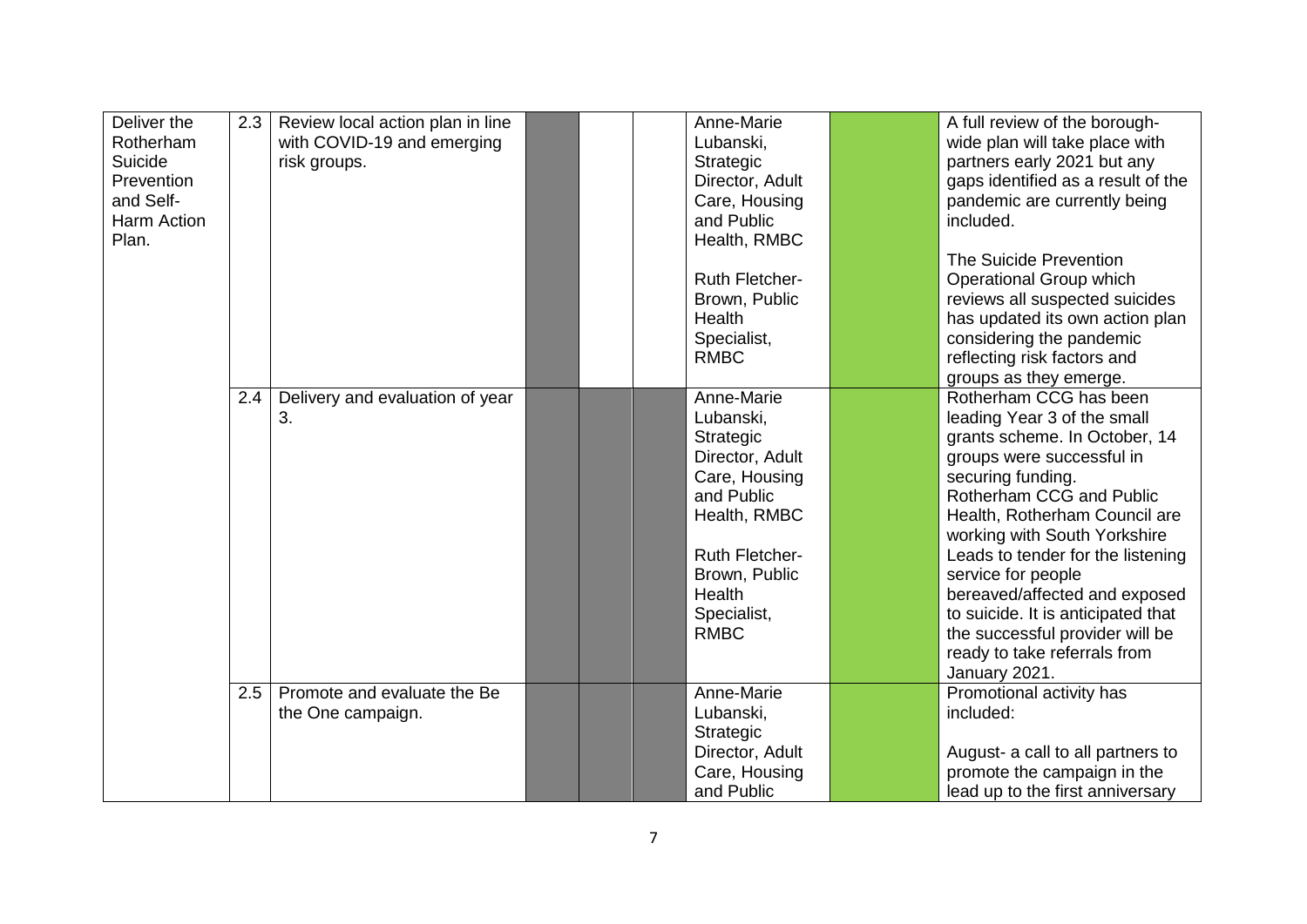|          |     |                                    |  | Health, RMBC          | promoting the Zero Suicide                           |
|----------|-----|------------------------------------|--|-----------------------|------------------------------------------------------|
|          |     |                                    |  |                       | Alliance Training.                                   |
|          |     |                                    |  | <b>Ruth Fletcher-</b> | October & November - social                          |
|          |     |                                    |  | Brown, Public         | media messages targeted                              |
|          |     |                                    |  | Health                | women at risk and friends,                           |
|          |     |                                    |  | Specialist,           | family and colleagues who could                      |
|          |     |                                    |  | <b>RMBC</b>           | spot the signs and follow the                        |
|          |     |                                    |  |                       | TLC steps.                                           |
|          |     |                                    |  |                       | November- 2 workshops<br>sessions on Be the One were |
|          |     |                                    |  |                       | held as part of Safeguarding                         |
|          |     |                                    |  |                       | Awareness week.                                      |
|          |     |                                    |  |                       | December-social media                                |
|          |     |                                    |  |                       | messages are asking people to                        |
|          |     |                                    |  |                       | look out for each other over                         |
|          |     |                                    |  |                       | Christmas and the New Year                           |
|          |     |                                    |  |                       | and use the 3 Steps in the                           |
|          |     |                                    |  |                       | campaign Talk, Listen and Care.                      |
|          |     |                                    |  |                       | All suicide prevention training                      |
|          |     |                                    |  |                       | sessions promote the website.                        |
|          | 2.6 | Coordinated training               |  | Anne-Marie            | During December and January,                         |
|          |     | programme for suicide              |  | Lubanski,             | RMBC are piloting some online                        |
|          |     | prevention and self-harm           |  | Strategic             | suicide prevention training with                     |
|          |     |                                    |  | Director, Adult       | a view to rolling out a full                         |
|          |     |                                    |  | Care, Housing         | programme in 2021.                                   |
|          |     |                                    |  | and Public            |                                                      |
|          |     |                                    |  | Health, RMBC          |                                                      |
|          |     |                                    |  | <b>Ruth Fletcher-</b> |                                                      |
|          |     |                                    |  | Brown, Public         |                                                      |
|          |     |                                    |  | <b>Health</b>         |                                                      |
|          |     |                                    |  | Specialist,           |                                                      |
|          |     |                                    |  | <b>RMBC</b>           |                                                      |
| Promote  | 2.7 | Promote all Health and             |  | Colin Ellis,          | A discussion around this is on                       |
| positive |     | <b>Wellbeing Board partners to</b> |  | Workplace             | the agenda for the January                           |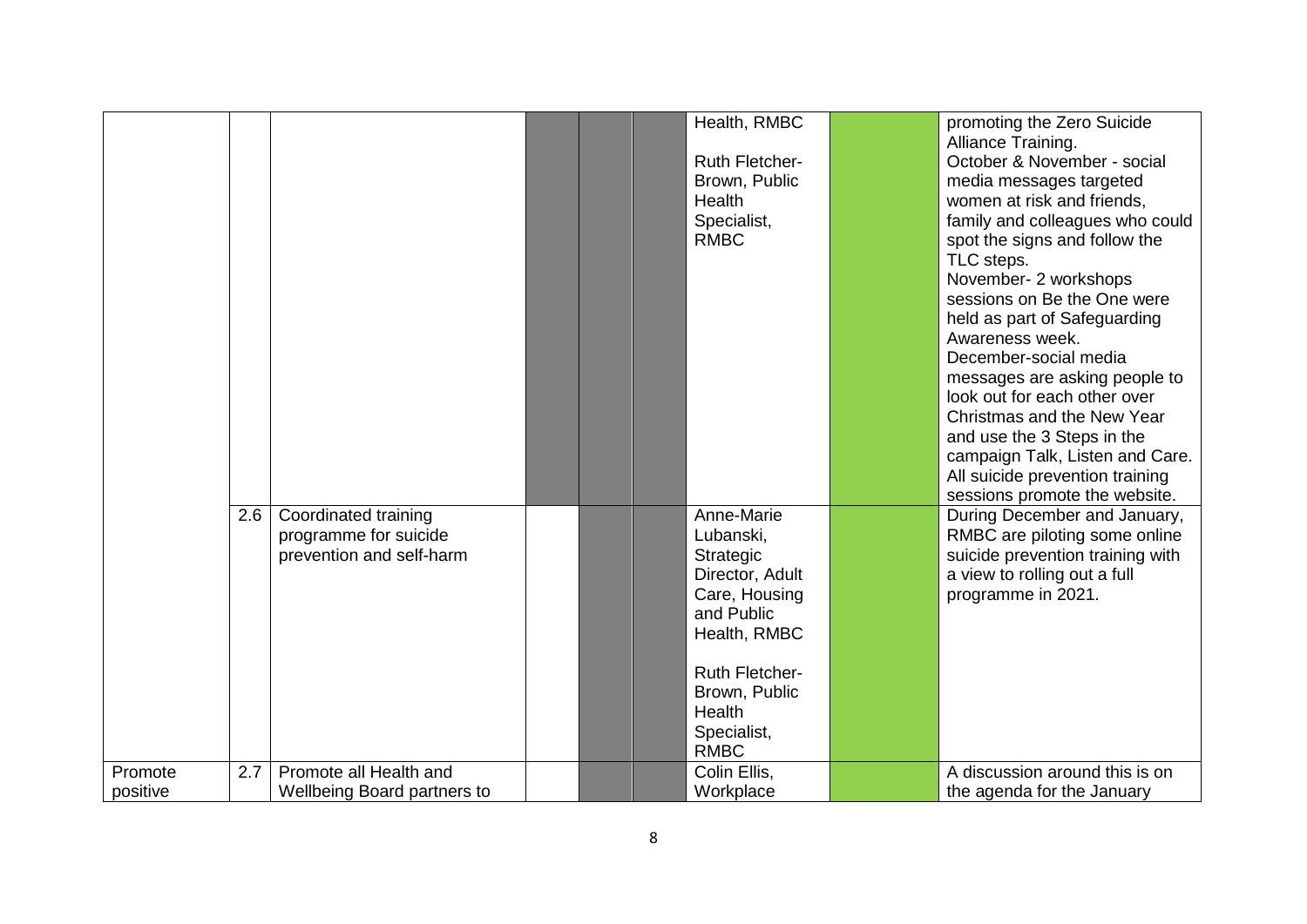| workplace<br>wellbeing for<br>staff across |     | sign up to the Be Well at Work<br>award.                                               |  | Health Advisor,<br><b>RMBC</b>                                        | Health and Wellbeing Board<br>meeting.                                                                                                                                                                                                                                                                                                                                                                                                                                                                                                                                                                                                                                                                                                                         |
|--------------------------------------------|-----|----------------------------------------------------------------------------------------|--|-----------------------------------------------------------------------|----------------------------------------------------------------------------------------------------------------------------------------------------------------------------------------------------------------------------------------------------------------------------------------------------------------------------------------------------------------------------------------------------------------------------------------------------------------------------------------------------------------------------------------------------------------------------------------------------------------------------------------------------------------------------------------------------------------------------------------------------------------|
| the<br>partnership.                        | 2.8 | Share and pool resources<br>across the partnership relating<br>to workplace wellbeing. |  | Leanne Dudhill,<br><b>HR Business</b><br>Partner (OD),<br><b>RMBC</b> | All Place Partners are engaged<br>in the Workforce Enabling<br>Group which supports the<br>delivery of the Place Plan. Via<br>this group, knowledge and<br>resources in relation to<br>workplace wellbeing have been<br>shared across the partnership<br>during 2020 and will be an<br>ongoing practice into 2021. The<br>detail of the work that has been<br>undertaken was provided to the<br>Place Board on 24 <sup>th</sup> June and<br>16 <sup>th</sup> September and a further<br>update is scheduled for 23 <sup>rd</sup><br>December 2020.<br>The Wellbeing Guides produced<br>by the Council have also been<br>shared with colleagues in CYPS<br>and Strategic Housing and<br>Development for circulation to<br>other local partner<br>organisations. |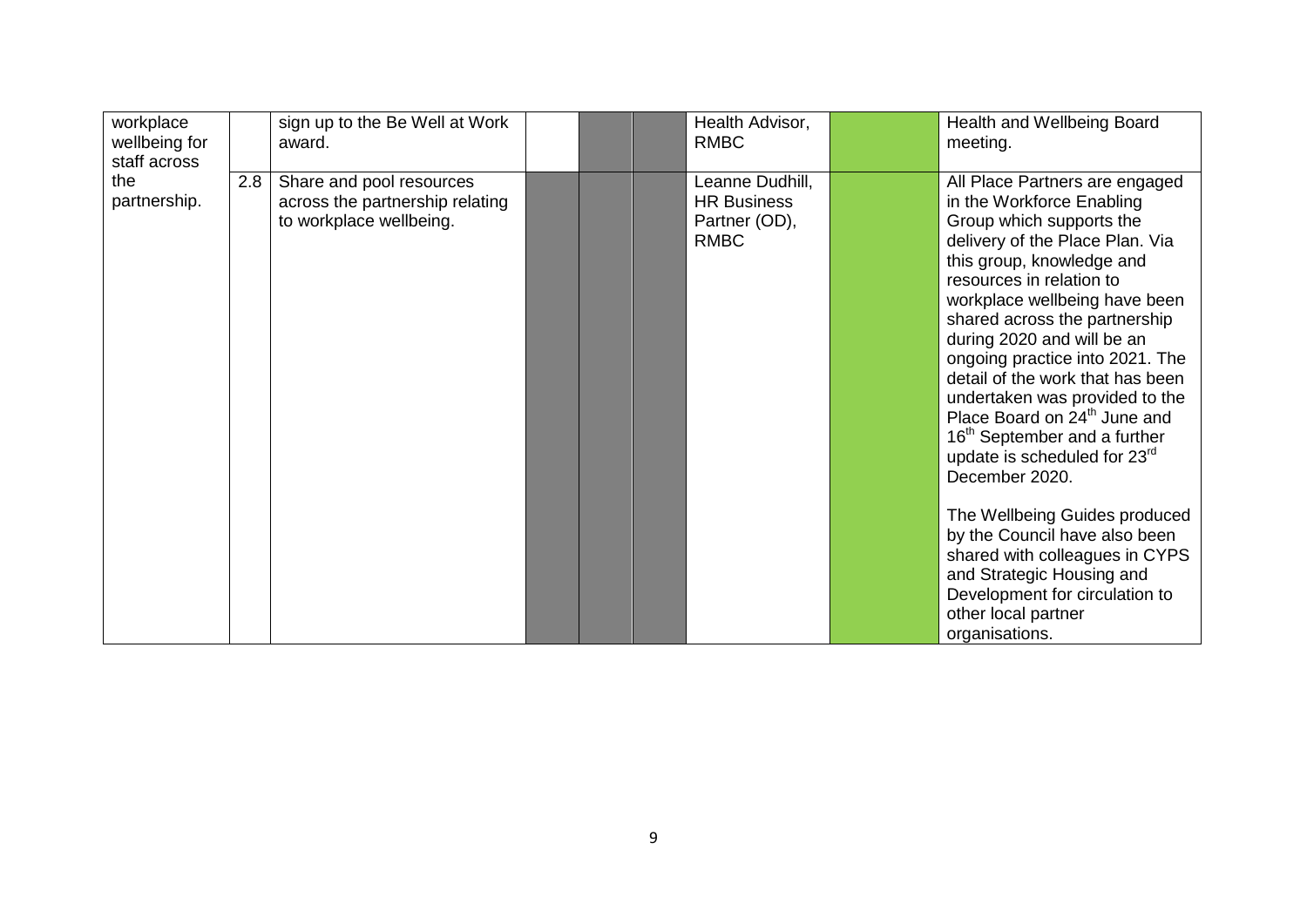# **Aim 3: All Rotherham people live well for longer**

Board sponsor: Sharon Kemp, Chief Executive, Rotherham Metropolitan Borough Council

| <b>Priority</b>                                                                                                                                       | #   | <b>Milestones</b>                                                                                                                                                       |                    | <b>Timescale</b> |             | Lead(s)                                                                               | <b>BRAG</b> | <b>Progress update</b>                                                                                                                                                                                                                                                                                                                                                                                                                                                                                                                                                                                                                  |
|-------------------------------------------------------------------------------------------------------------------------------------------------------|-----|-------------------------------------------------------------------------------------------------------------------------------------------------------------------------|--------------------|------------------|-------------|---------------------------------------------------------------------------------------|-------------|-----------------------------------------------------------------------------------------------------------------------------------------------------------------------------------------------------------------------------------------------------------------------------------------------------------------------------------------------------------------------------------------------------------------------------------------------------------------------------------------------------------------------------------------------------------------------------------------------------------------------------------------|
|                                                                                                                                                       |     |                                                                                                                                                                         | Oct-<br><b>Dec</b> | Jan-<br>Mar      | Apr-<br>Jun |                                                                                       | rating      |                                                                                                                                                                                                                                                                                                                                                                                                                                                                                                                                                                                                                                         |
| Build a social<br>movement to<br>support local<br>people to be<br>more<br>physically<br>active, to<br>benefit<br>physical and<br>mental<br>wellbeing. | 3.1 | Launch the Moving Rotherham<br>campaign, using real stories<br>and images of local people<br>being active to encourage<br>more physical activity across<br>the borough. |                    |                  |             | Kate Green,<br><b>Public Health</b><br>Specialist,<br><b>RMBC</b>                     |             | Soft-launched<br>#MovingRotherham campaign<br>end of September, resulting in<br>increased number of partners<br>engaged.<br>The partnership has encouraged<br>and supported several new<br>projects aimed at marginalised<br>groups.<br>Submitted bids for a legacy<br>project following the women's<br>euros in 2022.<br>Successful in getting to the 3rd<br>stage of Shaping Places for<br>Healthier Lives programme with<br>a project looking at physical<br>activity in green spaces.<br>Presented Moving Rotherham<br>vision at SY PE Conference and<br>now have primary schools<br>interested in working with the<br>partnership. |
|                                                                                                                                                       | 3.2 | Develop and roll out a Making<br><b>Every Contact Count training</b><br>programme for physical<br>activity.                                                             |                    |                  |             | Phil Spencer,<br>Public Health,<br><b>RMBC</b><br>Kate Green,<br><b>Public Health</b> |             | Discussions have taken place to<br>establish whether a MECC<br>package would be useful for<br>specific teams, (e.g. social<br>prescribing and PCN link<br>workers and adult social care                                                                                                                                                                                                                                                                                                                                                                                                                                                 |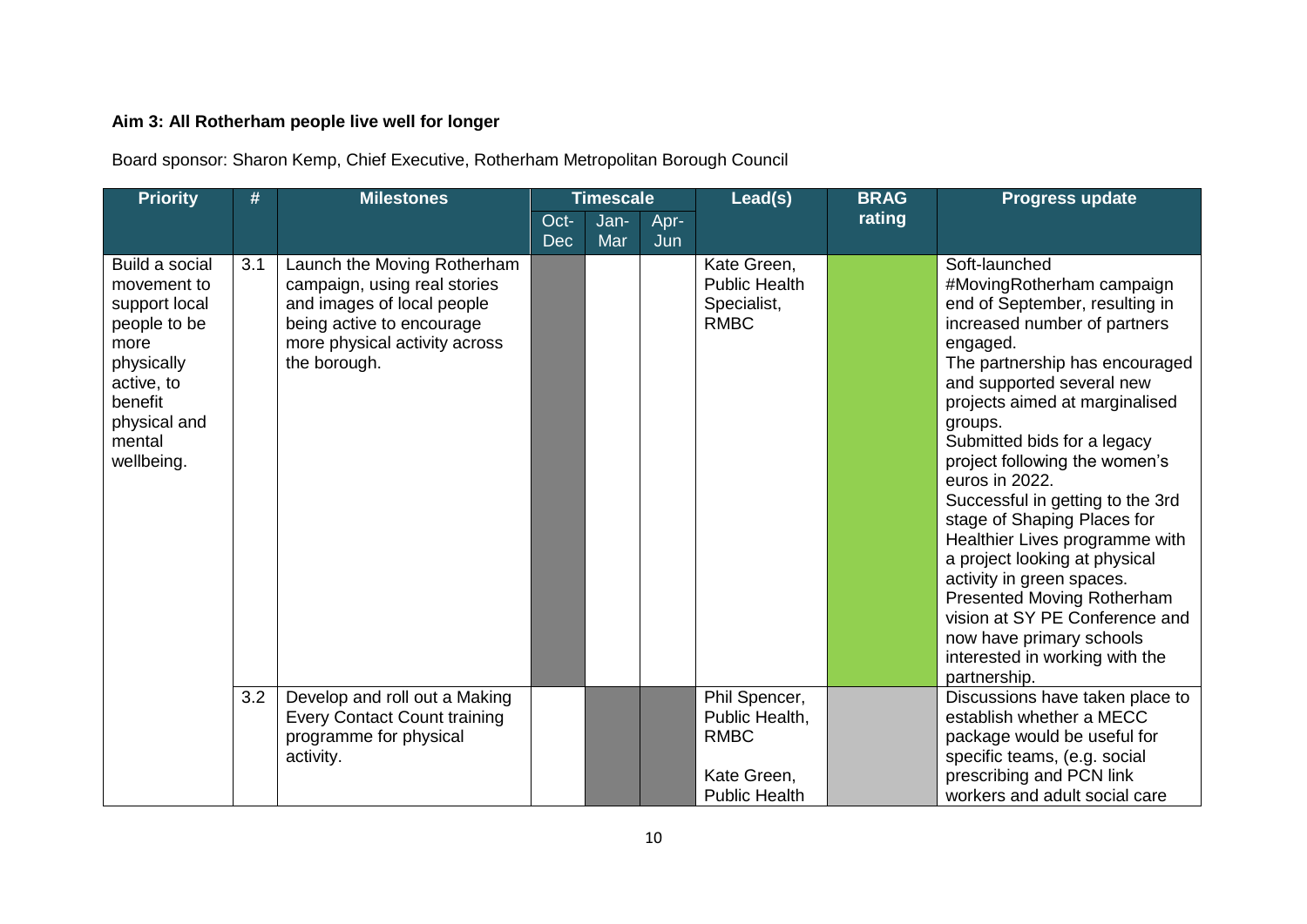|                                                        |     |                                                                                                                                                     |  | Specialist,<br><b>RMBC</b>                                                               | workers).                                                                                                                                                                                                                                                                                                                                                |
|--------------------------------------------------------|-----|-----------------------------------------------------------------------------------------------------------------------------------------------------|--|------------------------------------------------------------------------------------------|----------------------------------------------------------------------------------------------------------------------------------------------------------------------------------------------------------------------------------------------------------------------------------------------------------------------------------------------------------|
|                                                        | 3.3 | Roll out Clinical Champions<br>Training for GPs and other<br>healthcare professionals.                                                              |  | Kate Green,<br><b>Public Health</b><br>Specialist,<br><b>RMBC</b>                        | Shared information about the<br>training opportunity with GPs via<br>CCG comms, as well as with<br>local midwife team and inpatient<br>therapy team at TRFT. COVID<br>has resulted in capacity issues<br>and this has not been a priority<br>for many teams. The offer is still<br>available for free and is now on<br>a virtual platform.               |
| <b>Ensure</b><br>support is in<br>place for<br>carers. | 3.4 | Refresh and co-produce the<br>Carers Strategy, with<br>consideration of the new<br>cohort of carers that has<br>emerged because of the<br>pandemic. |  | Jo Hinchliffe,<br>Service<br>Improvement<br>and<br>Governance<br>Manager,<br><b>RMBC</b> | <b>Unpaid Carers Meetings have</b><br>taken place and work has been<br>progressing with partner<br>organisations throughout Nov /<br>Dec. Meetings are scheduled in<br>for the new year and the work<br>will begin to shift into the detail<br>of the old and new strategic<br>priorities for carers.                                                    |
|                                                        | 3.5 | Apply the carers offer within<br>the adult social care pathway.                                                                                     |  | Jo Hinchliffe,<br>Service<br>Improvement<br>and<br>Governance<br>Manager,<br><b>RMBC</b> | Weekly meetings are in place to<br>look at the carer journey through<br>the end to end ASC Pathway.<br>Performance information is<br>being evaluated to give an<br>understanding of what tangible<br>actions / improvements are<br>required. We are also drawing<br>on good practice from around<br>the region via a monthly regional<br>carers meeting. |
|                                                        | 3.6 | Enhance the information offer<br>for all carers in Rotherham.                                                                                       |  | Jo Hinchliffe,<br>Service<br>Improvement                                                 | We are maximising on the<br><b>Unpaid Carer Meetings to</b><br>ensure C19 information is                                                                                                                                                                                                                                                                 |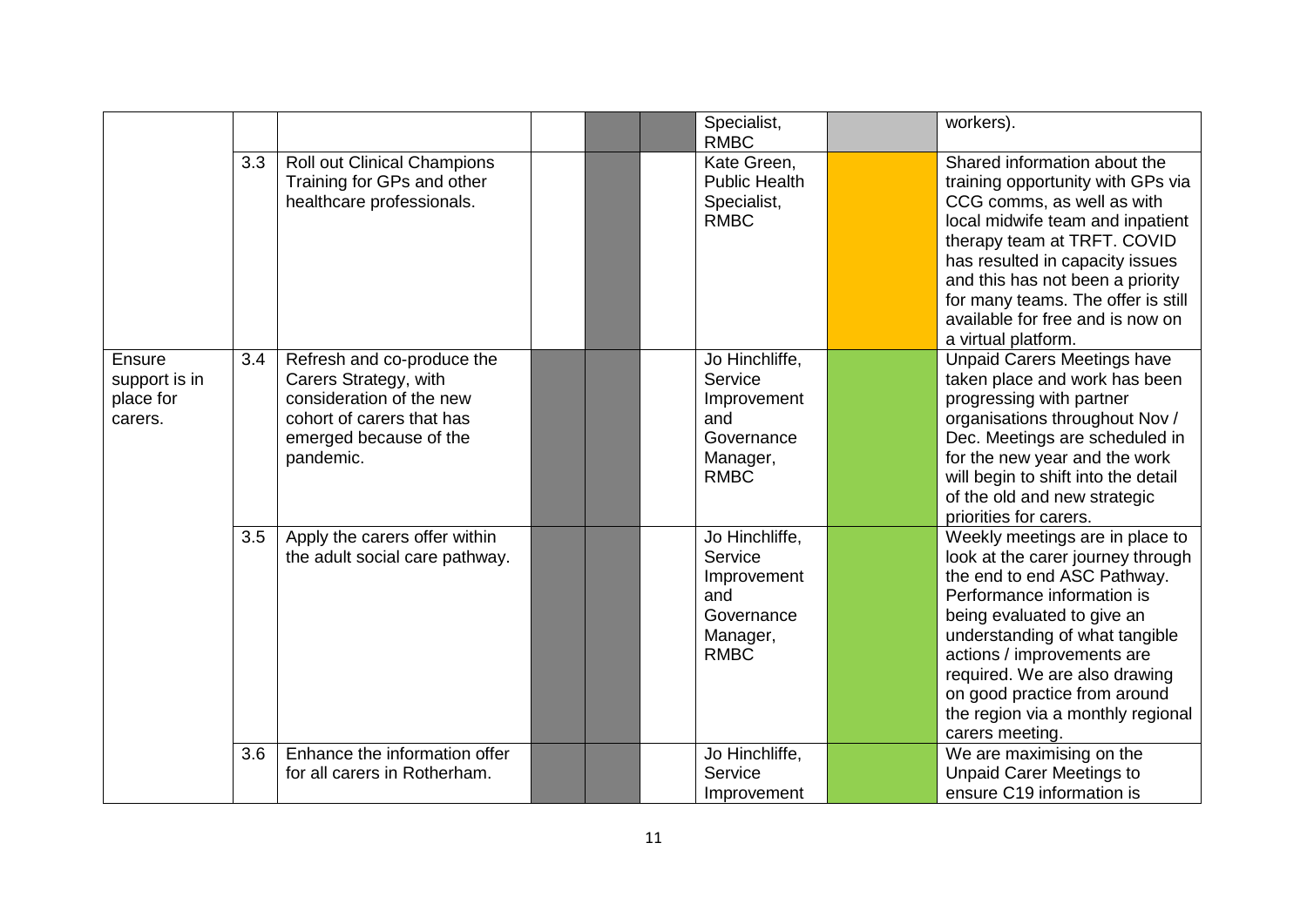|                                                                                               |     |                                                                                                                  |  | and<br>Governance<br>Manager,<br><b>RMBC</b>                      | flowing and an information sub<br>group is being set-up with Carer<br>Forum to build on the progress<br>made throughout the C19<br>pandemic.                                                                                                                         |
|-----------------------------------------------------------------------------------------------|-----|------------------------------------------------------------------------------------------------------------------|--|-------------------------------------------------------------------|----------------------------------------------------------------------------------------------------------------------------------------------------------------------------------------------------------------------------------------------------------------------|
| Develop a<br>whole-<br>systems<br>approach to<br>tackling<br>obesity in<br>Rotherham,<br>with | 3.7 | Establish a Healthy Weight<br><b>Strategy Group with</b><br>representation across all key<br>partners.           |  | Kate Green,<br><b>Public Health</b><br>Specialist,<br><b>RMBC</b> | A proposed approach is being<br>put forward to the HWbB in<br>January. Subject to this being<br>agreed, work will take place on<br>the development of the<br>declaration on healthy weight,<br>plus partner declarations and<br>pledges.                             |
| consideration<br>of the impact                                                                | 3.8 | Review the children's obesity<br>pathway.                                                                        |  | <b>TBC</b>                                                        | To be agreed who will lead on<br>this piece of work.                                                                                                                                                                                                                 |
| of COVID-19.                                                                                  | 3.9 | Develop and agree an all-age<br>Healthy Weight for All Plan,<br>with consideration of the<br>impact of COVID-19. |  | Kate Green,<br><b>Public Health</b><br>Specialist,<br><b>RMBC</b> | A draft plan is in place for the<br>local authority healthy weight<br>declaration, although<br>development of this has paused<br>due to COVID. Once the<br>approach has been agreed (as<br>above) further development of<br>the wider plan can be picked<br>back up. |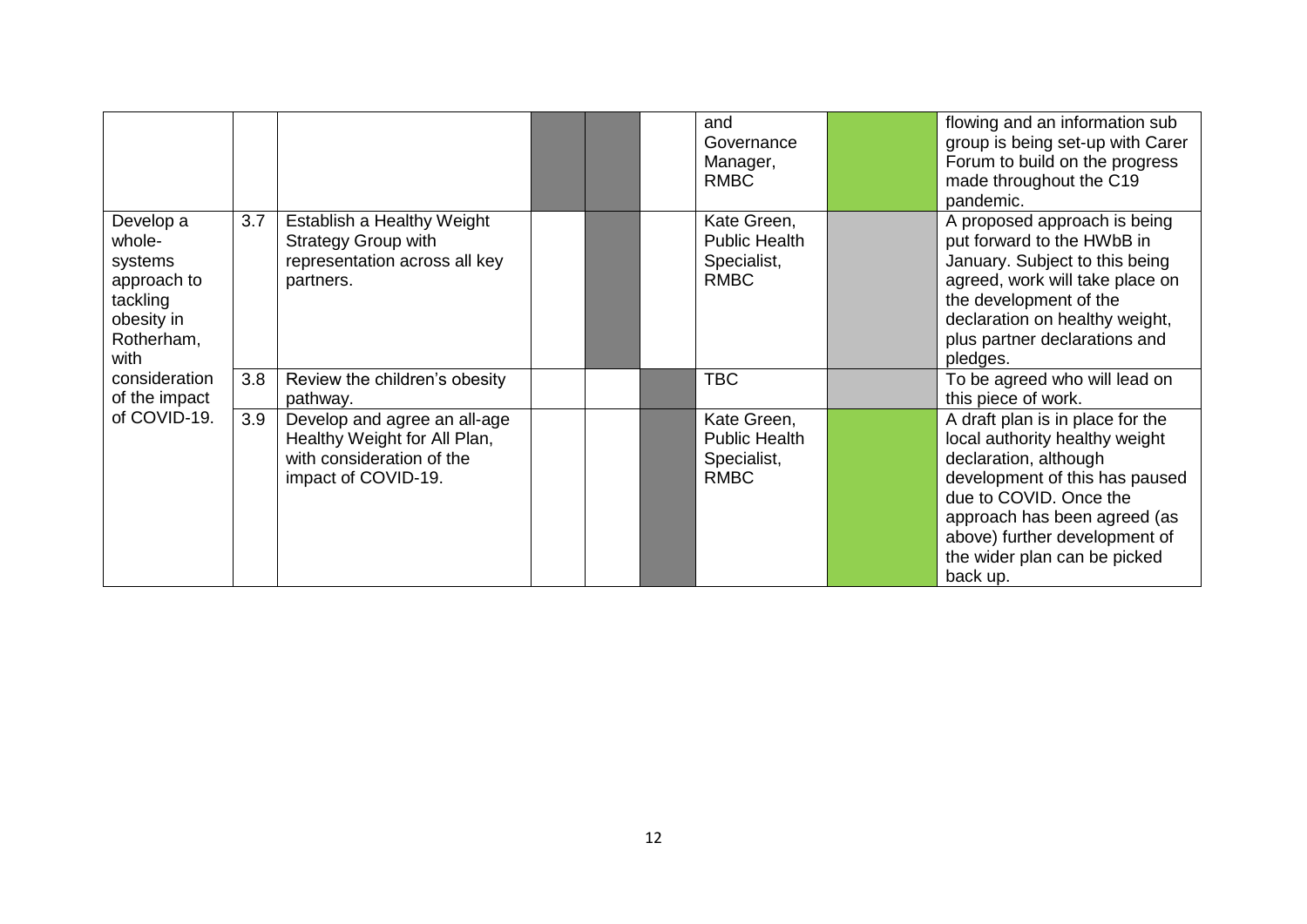### **Aim 4: All Rotherham people live in healthy, safe and resilient communities**

Board sponsor: Steve Chapman, Chief Superintendent, South Yorkshire Police and Paul Woodcock, Strategic Director of Regeneration and Environment, Rotherham Metropolitan Borough Council

| <b>Priority</b>                                       | #   | <b>Milestones</b>                                                                                                                                                                | <b>Timescale</b>   |             |             | Lead(s)                                                                                                                                                    | <b>BRAG</b> | <b>Progress update</b>                                                                                                                                                                                                                                          |
|-------------------------------------------------------|-----|----------------------------------------------------------------------------------------------------------------------------------------------------------------------------------|--------------------|-------------|-------------|------------------------------------------------------------------------------------------------------------------------------------------------------------|-------------|-----------------------------------------------------------------------------------------------------------------------------------------------------------------------------------------------------------------------------------------------------------------|
|                                                       |     |                                                                                                                                                                                  | Oct-<br><b>Dec</b> | Jan-<br>Mar | Apr-<br>Jun |                                                                                                                                                            | rating      |                                                                                                                                                                                                                                                                 |
| Delivery of a<br>loneliness<br>plan for<br>Rotherham. | 4.1 | Review the loneliness action<br>plan in the context of the<br>impact of COVID-19.                                                                                                |                    |             |             | Ruth Fletcher-<br>Brown, Public<br><b>Health</b><br>Specialist,<br><b>RMBC</b>                                                                             |             | Whilst the plan has not formally<br>been reviewed in the context of<br>COVID-19, work is progressing<br>on actions relating to the<br>pandemic through the Public<br>Mental Health and Wellbeing<br>COVID Group and the VCS<br>Befriending Group.               |
|                                                       | 4.2 | <b>Relaunch MECC training</b><br>around loneliness.                                                                                                                              |                    |             |             | Phillip Spencer,<br><b>Public Health</b><br>Practitioner,<br><b>RMBC</b><br><b>Ruth Fletcher-</b><br>Brown, Public<br>Health<br>Specialist,<br><b>RMBC</b> |             | Work is taking place to<br>redevelop the training, and this<br>is scheduled to be finalised for<br>the end of January. MECC<br>training is offered to all partners<br>doing the Be Well @ Work<br>programme, as well as Health<br>and Wellbeing Board partners. |
|                                                       | 4.3 | Work with the voluntary and<br>community sector to use the<br>befriending guidance and<br>learning from the Rotherham<br>Community Hub to mitigate<br>loneliness in communities. |                    |             |             | Ruth Fletcher-<br>Brown, Public<br><b>Health</b><br>Specialist,<br><b>RMBC</b>                                                                             |             | The Befriending Guidance was<br>launched in May 2020 and this<br>is being used by Rotherfed and<br>VAR in their induction of<br>Rotherham Heroes to their<br>befriending role. The guidance<br>has been circulated to other<br>VCS organisations for use in     |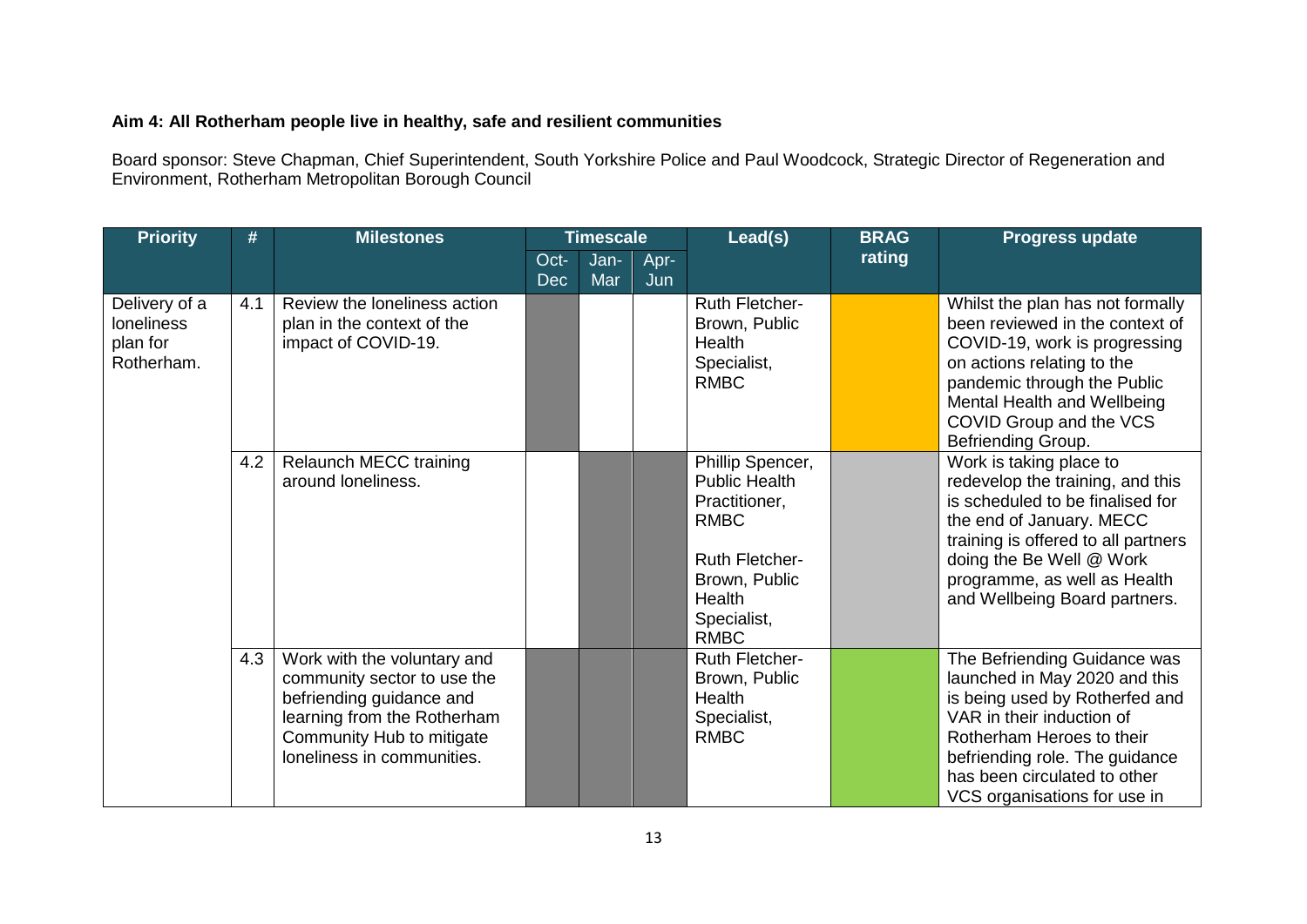|                                                                                    |     |                                                                                                                                     |  |                                                                                                                                                                                                                                        | this area of work.<br>Both Ruth Fletcher-Brown and<br>Martin Hughes (RMBC) attend a<br>VCS Befriending group which<br>meets monthly to share good<br>practice and look at joint<br>learning opportunities. A recent<br>meeting explored information<br>and services available to<br>support people in debt. This<br>group is joint chaired by<br>Rotherfed and VAR.                                                                                                                                                         |
|------------------------------------------------------------------------------------|-----|-------------------------------------------------------------------------------------------------------------------------------------|--|----------------------------------------------------------------------------------------------------------------------------------------------------------------------------------------------------------------------------------------|-----------------------------------------------------------------------------------------------------------------------------------------------------------------------------------------------------------------------------------------------------------------------------------------------------------------------------------------------------------------------------------------------------------------------------------------------------------------------------------------------------------------------------|
|                                                                                    | 4.4 | Develop and deliver a<br>communications and<br>engagement plan to raise<br>awareness around loneliness<br>and befriending.          |  | Gordon Laidlaw,<br>Head of<br>Communications<br>Rotherham CCG<br>and Rotherham<br><b>Integrated Care</b><br>Partnership<br>(ICP)<br>Diane Clarke,<br>Account<br>Manager<br>Adult Care,<br>Housing and<br>Public Health,<br><b>RMBC</b> | <b>RCCG &amp; RMBC Comms Leads</b><br>and Public Health recently met<br>with Rotherfed and VAR to<br>consider promotional messages<br>and opportunities. The first one<br>will look to promote positive<br>stories about befriending and<br>encourage people living and<br>working in Rotherham to take<br>action to reach out to support<br>anyone who might be lonely. A<br>promotional film will be shared<br>via social media over the next<br>couple of weeks and will be<br>promoted by all partners of the<br>H&WBB. |
| Promote<br>health and<br>wellbeing<br>through arts<br>and cultural<br>initiatives. | 4.5 | Hold a joint workshop between<br>the Health and Wellbeing<br>Board and the Cultural<br>Partnership Board on health<br>inequalities. |  | Polly Hamilton,<br>Assistant<br>Director,<br>Culture, Sport<br>and Tourism,<br><b>RMBC</b>                                                                                                                                             | Work has started to develop a<br>plan for the workshop. It is<br>anticipated that this will be<br>scheduled before the end of Q4.                                                                                                                                                                                                                                                                                                                                                                                           |
|                                                                                    | 4.6 | Deliver a programme of group-                                                                                                       |  | Polly Hamilton,                                                                                                                                                                                                                        | Rotherham Together has been                                                                                                                                                                                                                                                                                                                                                                                                                                                                                                 |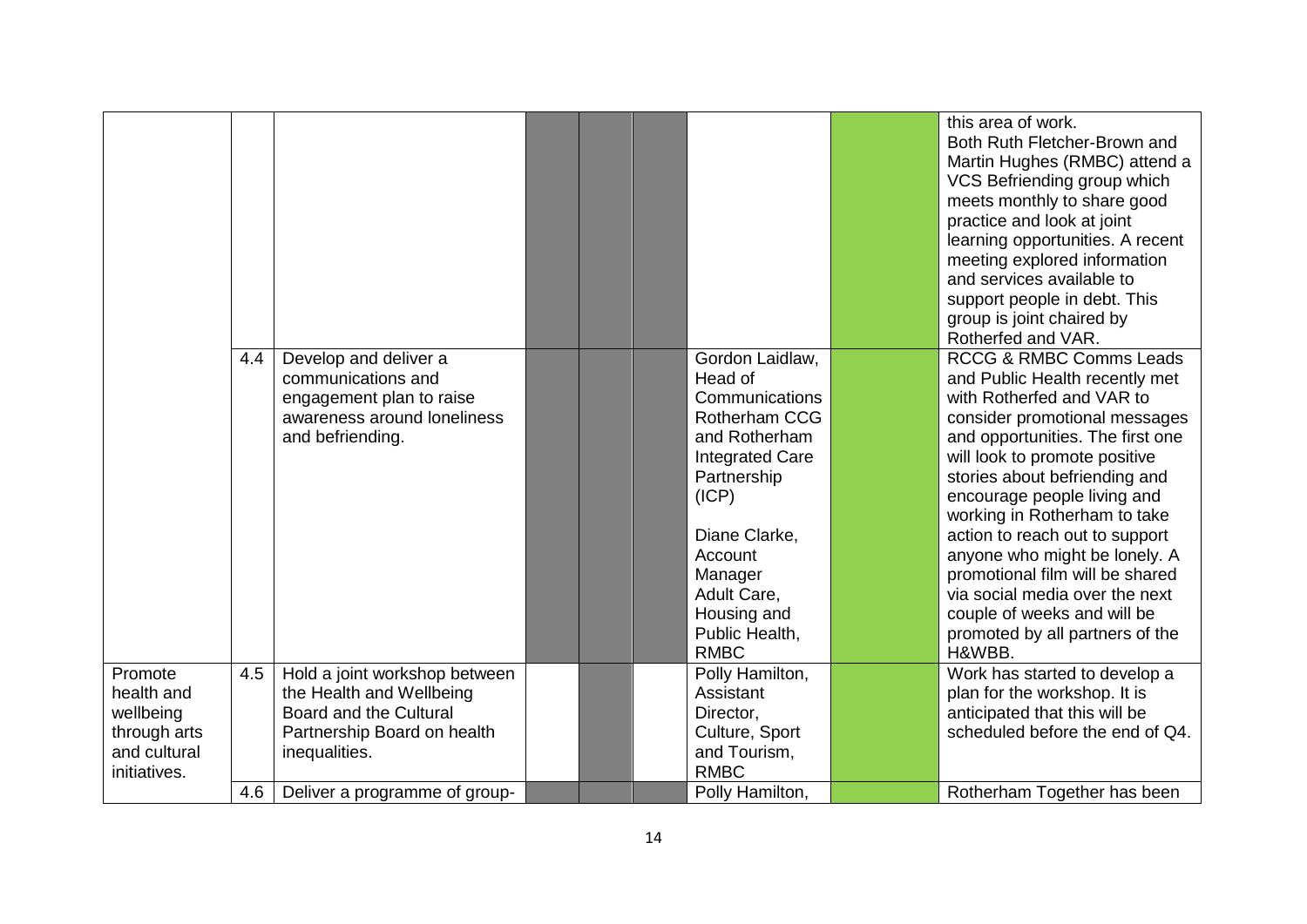|     | based activities as part of the<br>Rotherham Together<br>programme providing a<br>creative response to recovery<br>from COVID-19 in Rotherham<br>with a focus on offering<br>particular support to those who<br>are bereaved. |  | Assistant<br>Director,<br>Culture, Sport<br>and Tourism,<br><b>RMBC</b><br>Leanne Buchan,<br>Head of<br>Creative<br>Programming<br>and<br>Engagement,<br><b>RMBC</b>        | running for four months<br>delivering a series of events,<br>exhibitions, activities and self-<br>led trails.<br>Activities already delivered<br>include:<br>- Land Art at Clifton Park<br>(September)<br>- Projection on to the side of<br>the Rotherham Minster, carrying<br>the messages of Joy (festive<br>spirit), Hope (support for those<br>who have lost oved ones) &<br>Gratitude (for key and essential<br>workers) over three days 14 <sup>th</sup> -<br>16 <sup>th</sup> December<br>Hope Fields memorial garden is<br>on track for delivery March<br>2021. |
|-----|-------------------------------------------------------------------------------------------------------------------------------------------------------------------------------------------------------------------------------|--|-----------------------------------------------------------------------------------------------------------------------------------------------------------------------------|-------------------------------------------------------------------------------------------------------------------------------------------------------------------------------------------------------------------------------------------------------------------------------------------------------------------------------------------------------------------------------------------------------------------------------------------------------------------------------------------------------------------------------------------------------------------------|
| 4.7 | Co-design targeted activities in<br>libraries to those groups which<br>have been identified as part of<br>the Health and Wellbeing<br>review.                                                                                 |  | Polly Hamilton,<br>Assistant<br>Director,<br>Culture, Sport<br>and Tourism,<br><b>RMBC</b><br>Zoe Oxley,<br>Head of<br>Operations and<br><b>Business</b><br>Transformation, | Planning has started with a<br>variety of partners.<br>Library buildings have been<br>mainly closed during COVID,<br>but services are operating via<br>click and collect etc.                                                                                                                                                                                                                                                                                                                                                                                           |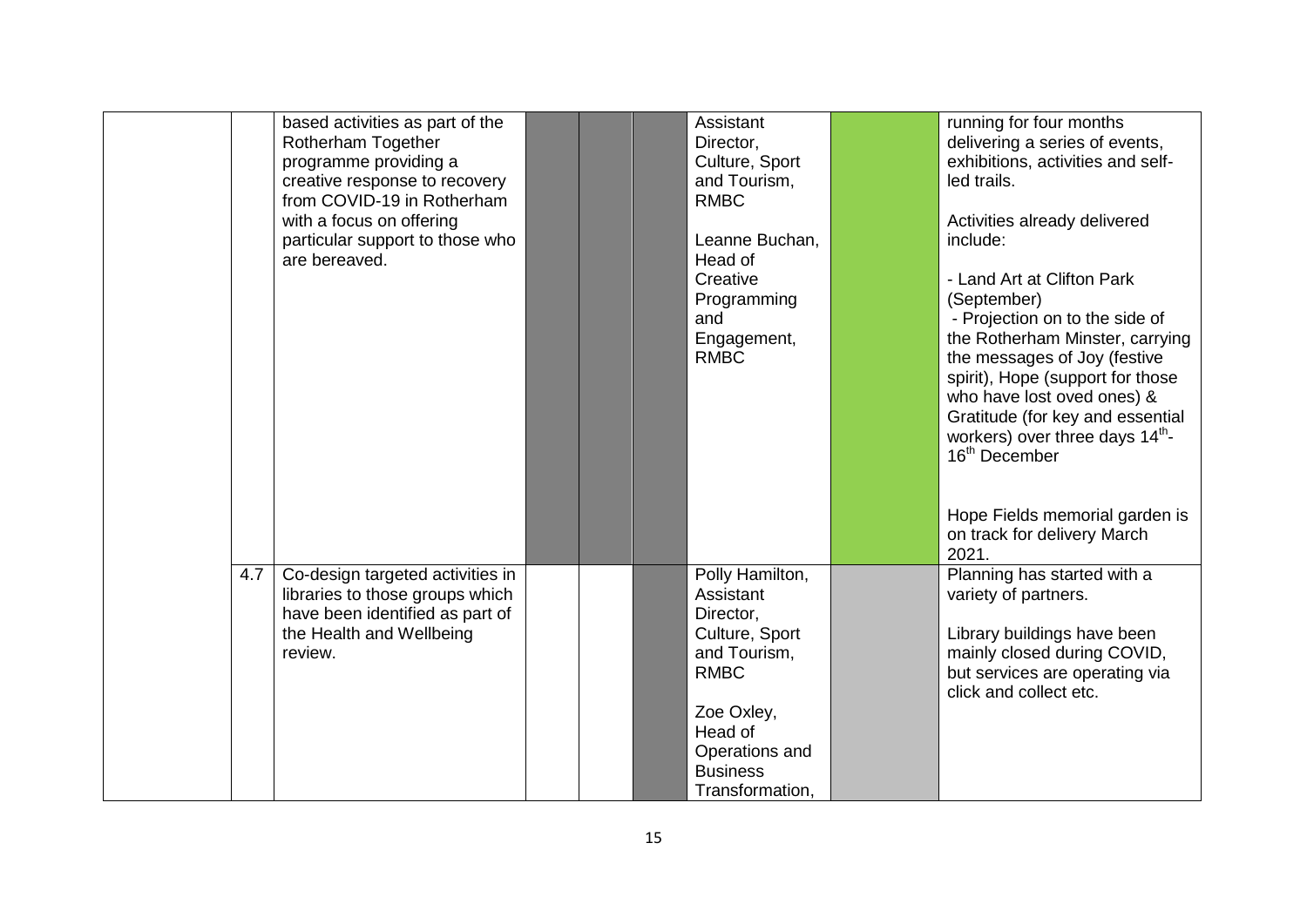|                                                              |     |                                                                                                         |  | <b>RMBC</b>                                                                                                                                                   |                                                                                                                                                                                                                                                                                            |
|--------------------------------------------------------------|-----|---------------------------------------------------------------------------------------------------------|--|---------------------------------------------------------------------------------------------------------------------------------------------------------------|--------------------------------------------------------------------------------------------------------------------------------------------------------------------------------------------------------------------------------------------------------------------------------------------|
| Ensure<br>Rotherham<br>people are<br>kept safe from<br>harm. | 4.8 | Continue to embed the Home<br>Safety Partnership Referral<br>Scheme with key partners in<br>Rotherham.  |  | Steve Adams,<br>Group Manager,<br>South Yorkshire<br>Fire and Rescue<br>Toni Tranter,<br>Partnership<br>Manager, South<br><b>Yorkshire Fire</b><br>and Rescue | Awaiting confirmation of a date<br>for South Yorkshire Fire and<br>Rescue to attend meeting with<br>Heads of Service at Rotherham<br>Council. South Yorkshire Fire<br>and Rescue have also started to<br>explore Housing Associations<br>within South Yorkshire.                           |
|                                                              | 4.9 | Work with other partnership<br>boards on crosscutting issues<br>relating to safety and<br>safeguarding. |  | Rotherham<br>Together<br>Partnership<br>Safeguarding<br><b>Board Chairs</b>                                                                                   | Partnership Safeguarding Board<br>Chairs continue to meet to<br>identify key cross-cutting<br>themes. Work is underway to<br>plan a development session for<br>Spring 2021, which will bring<br>together the boards to pick up<br>on key cross-cutting themes<br>and the impacts of COVID. |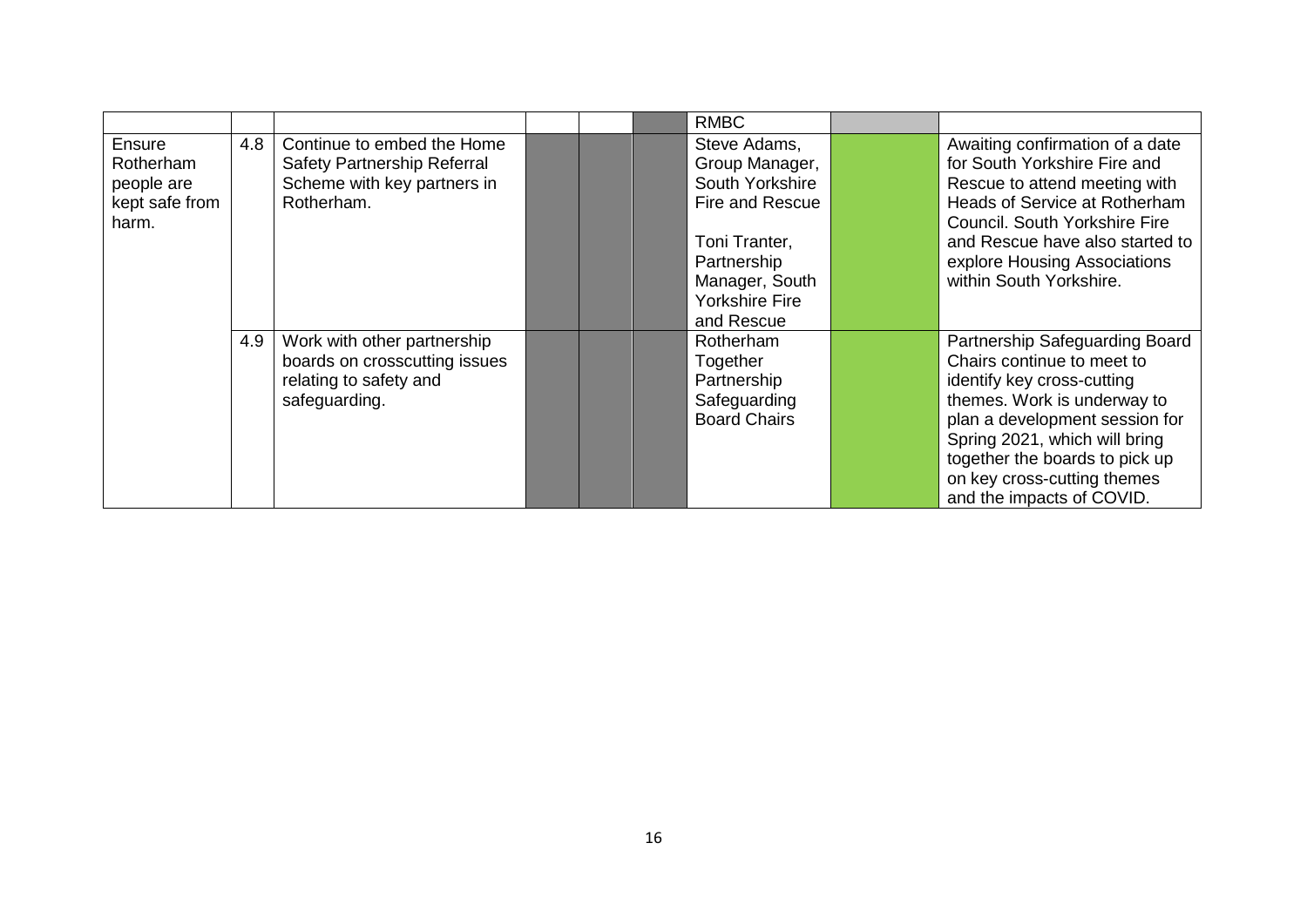# **Cross-cutting priorities**

| <b>Priority</b>                                                                                                                                                     | #   | <b>Milestones</b>                                                                                                                      | <b>Timescale</b>   |             | Lead(s)     | <b>BRAG</b>                                             | <b>Progress update</b> |                                                                                                                                                                                                                                                                              |
|---------------------------------------------------------------------------------------------------------------------------------------------------------------------|-----|----------------------------------------------------------------------------------------------------------------------------------------|--------------------|-------------|-------------|---------------------------------------------------------|------------------------|------------------------------------------------------------------------------------------------------------------------------------------------------------------------------------------------------------------------------------------------------------------------------|
|                                                                                                                                                                     |     |                                                                                                                                        | Oct-<br><b>Dec</b> | Jan-<br>Mar | Apr-<br>Jun |                                                         | rating                 |                                                                                                                                                                                                                                                                              |
| Work with the<br><b>Local Outbreak</b><br>Engagement<br>Board to<br>ensure the<br>negative<br>impacts on<br>health and<br>wellbeing from<br>COVID are<br>minimised. | 5.1 | Updates from the Local<br>Outbreak Engagement Board<br>to be a standard agenda item<br>at every Health and Wellbeing<br>Board meeting. |                    |             |             | Councillor<br>Roche                                     |                        | The link has been maintained<br>between the LOEB and the<br>HWbB through standard<br>updates at all HWbB meetings.                                                                                                                                                           |
| Develop our<br>understanding<br>of the impact of<br>COVID-19 on<br>our<br>communities<br>and on health<br>inequalities.                                             | 5.2 | Undertake a rapid review of<br>the mental health impacts of<br>COVID-19.                                                               |                    |             |             | Gilly Brenner,<br>and Ruth<br>Fletcher-<br><b>Brown</b> |                        | Mental Health Impact<br>Assessment will be ready to be<br>shared with partners at the<br>beginning of January. Final data<br>is being incorporated.                                                                                                                          |
|                                                                                                                                                                     | 5.3 | Complete an equality analysis<br>relating to the refresh of board<br>priorities, identifying areas for<br>further action.              |                    |             |             | <b>Becky Woolley</b>                                    |                        | An analysis of health<br>inequalities and key policy<br>developments such as the<br>Marmot 10 Years on report was<br>undertaken alongside the<br>refresh of priorities. Key<br>messages from this analysis<br>were presented to board<br>members at the November<br>meeting. |
|                                                                                                                                                                     | 5.4 | Undertake a review of the                                                                                                              |                    |             |             | Andy Clayton,                                           |                        | Development of population                                                                                                                                                                                                                                                    |